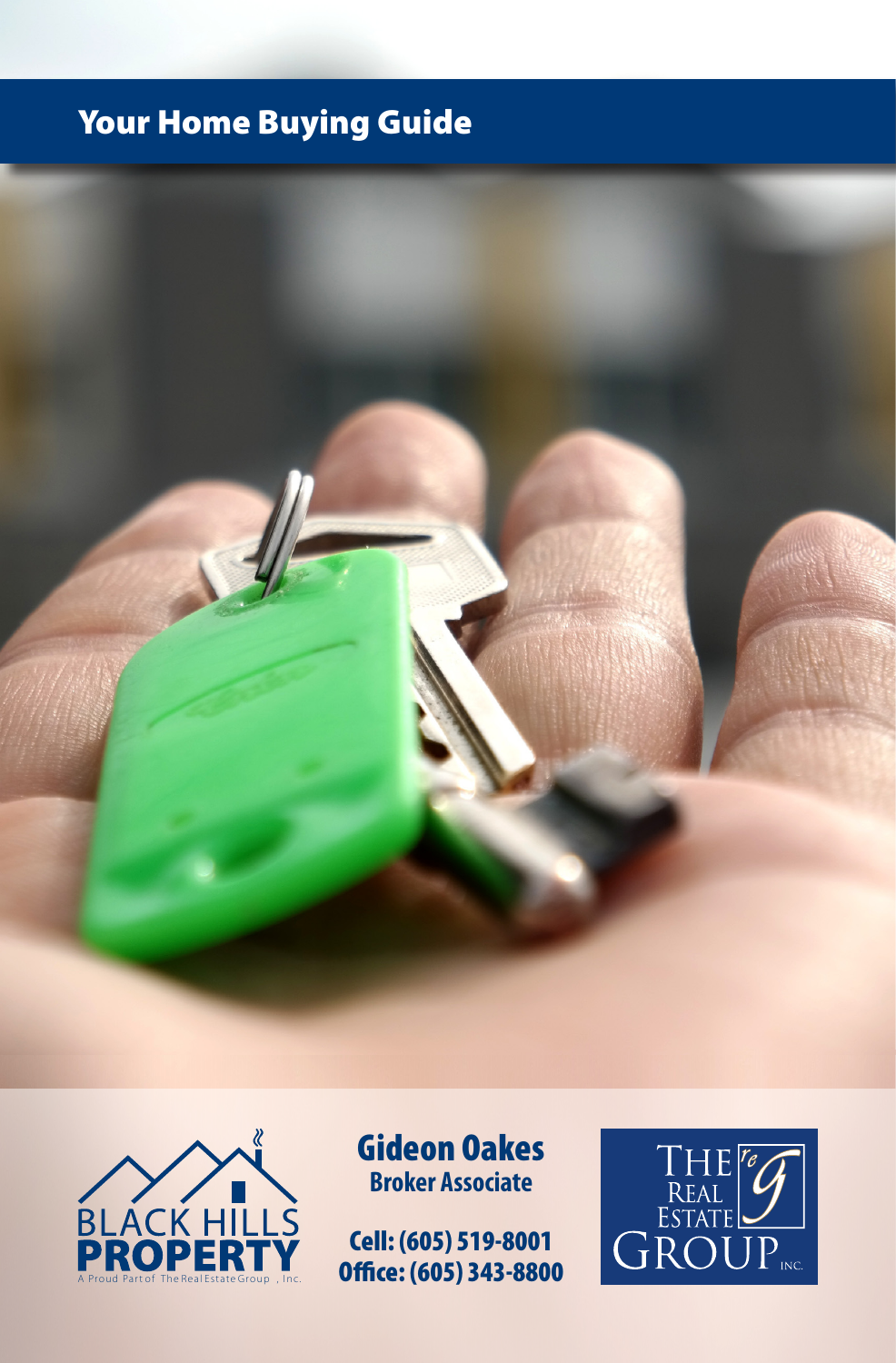### Introduction / Table of Contents

Home buying is exciting and can be a lot of fun! But it can also be very stressful and downright aggravating at times. That's why I'm giving you this handy homebuyer's guide.

If you're like most buyers, you probably want to just get out there and see homes, right? Well, of course we will! But in the meantime, please give this a quick read and refer back to it throughout the process of buying your home.

While this guide doesn't get into every little detail about the process (I'll be taking care of a lot of things behind the scenes) it does get into some things you really should know about, which will save you time, effort, money, and heartache.

As a real estate agent, sometimes I'm representing a buyer and at other times a seller. Obviously, my "mission" is different for both of those types of clients. But, since I'm representing you as a buyer, my mission is pretty simple:

### **My mission is to help you find the best home for your needs, wants and wishes, and successfully get you into it at the best price possible!**

I'm very much looking forward to working with you, and I appreciate you making the choice to work with me!

Best Wishes,<br>**A Ji***dion* 

# **Table of Contents**

- **3) Let's Shake on It (Agency Docs)**
- **4) First Step: Get Pre-Approved**
- **5) Second Step: Don't Spend a Penny**
- **6) Your Home Search**
- **7) Finding a Home in the Digital Age**
- **8) FSBOs**
- **9) Dealing with Listing Agents**
- **10) Foreclosures and Short Sales**
- **11) Don't Trust Everything Online**
- **12) Making an Offer: Part 1**
- **13) Making an Offer: Part 2**
- **14) Earnest Money**
- **15) Negotiating**
- **16) "Losing" a Home**
- **17) "Winning" a Home**
- **18) Morgage Approval**
- **19) The Home Inspection**
- **20) The Appraisal**
- **21) Homeowner's Insurance**
- **22) Utility Transfer**
- **23) Final Walk-Through**
- **24) Closing Day**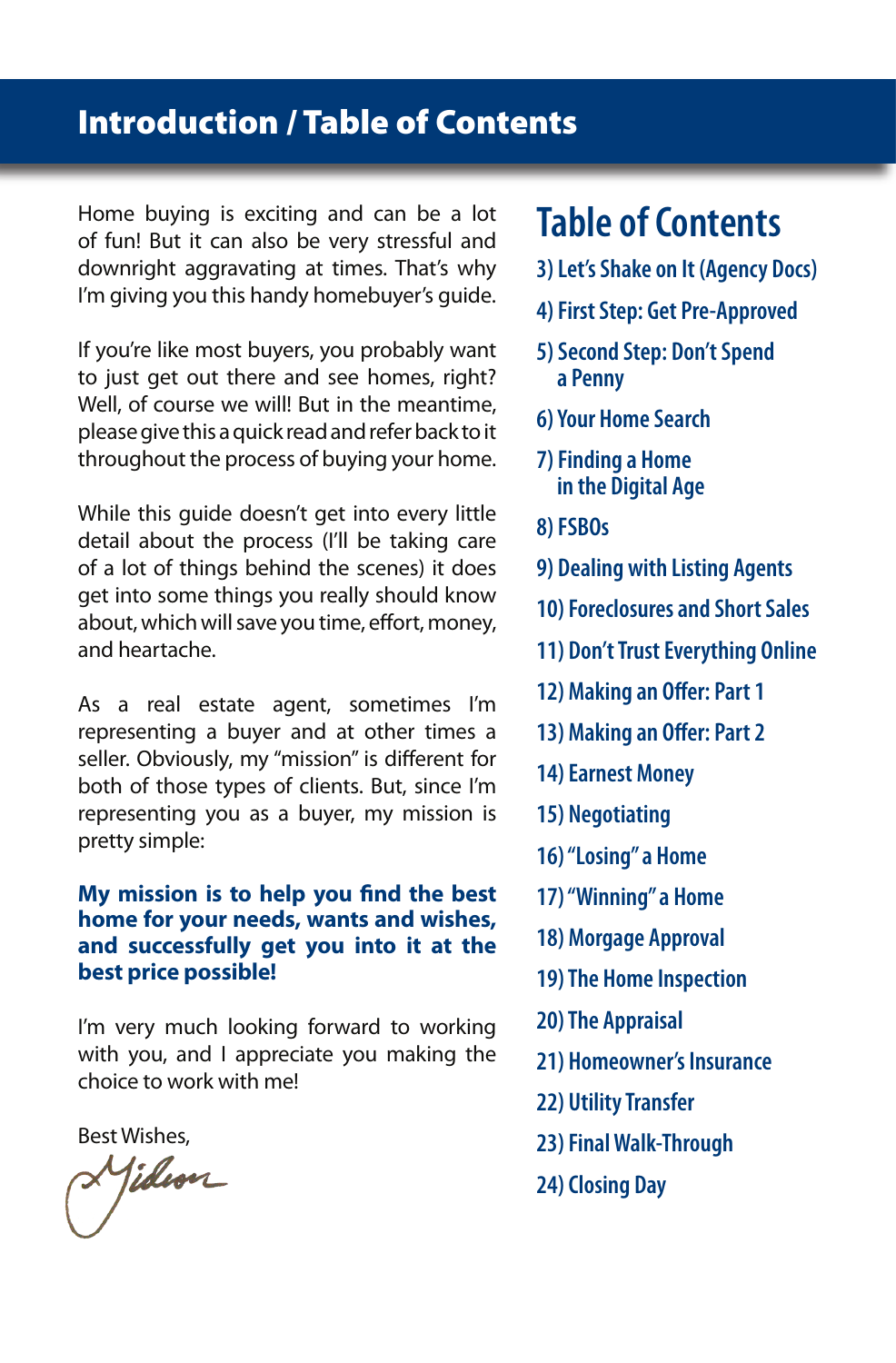Before I can begin showing you homes and representing you, we'll need to sign a couple of documents, including:

- 1) Real Estate Relationships Disclosure
- 2) Buyer's Agency Agreement and Agency Agreement Addendum

### **Real Estate Relationships Disclosure**

Think of this document as a "menu". It details the various types of agency services The Real Estate Group provides, as well as verifies that you have been presented with a copy of the Consumer Real Estate Information Guide.

### **Buyer's Agency Agreement**

This document authorizes me to represent you as your agent in your quest to buy a house. It also spells out exactly how I get paid for the work I do on your behalf. The great thing about buyer's agency is that my commission is generally paid via a negotiated split with the listing agent. In other words, you get a licensed professional who is completely dedicated to representing your interests, negotiating for you, and guiding you through every step of the process – and my fees get paid by the seller. Not bad, huh?

### **Agency Agreement Addendum**

This document details what happens in a limited agency situation. Limited agency may occurs in certain cases where you would like to purchase a home that is also represented by a Real Estate Group agent (not necessarily me – there are more than 50 of us!). Our brokerage represents nearly 20% of the homes on the market in the Black Hills at any given time, so it's important to spell this out.

I will send you the paperwork and you can complete it at your convenience. And of course, if you have any questions or concerns at all, just ask me. I'm glad to clarify anything you want. And, don't worry – if for whatever reason things just aren't working out between us, we can cancel this agreement at any time so you can hire someone else. Your satisfaction is my goal. Plus, if you ultimately decide not to buy a home, you still don't owe me a dime.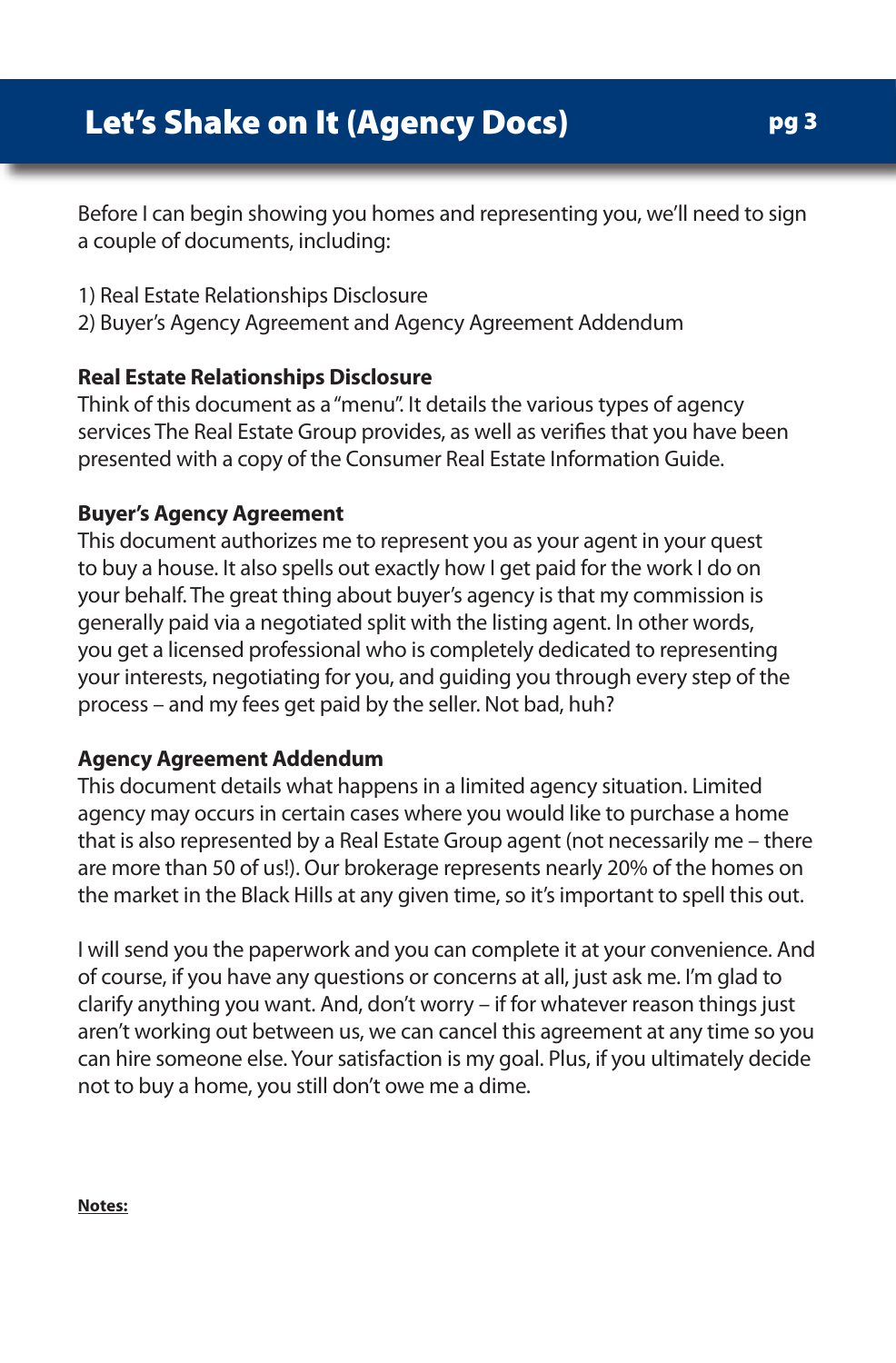### First Step: Get Pre-Approved

If you haven't already done so, you need to get pre-approved for a mortgage. This topic is a good example of why it's important for us to be working as "partners" on the same page.

Some buyers might feel like their agent Is being pushy when they suggest getting pre-approved. They may take offense. They may resist. They may make excuses. They might even look at it as the agent being nosy.

In actuality, when I ask you to get pre-approved, it's because I really do need to know how much you can spend before we can realistically determine how much you want to spend. Without pre-approval letters in hand, desperate agents will often show their client homes that they really can't afford right now. Besides wasting both the client's and the agent's time, it can hurt both the agent and the client in different ways.

Beyond just knowing that you can get a mortgage, and for how much, getting pre-approved will do a couple of other things for you:

1) You'll need it when you want to submit an offer on a home. And in those moments, time can be of the essence. If you need to rush to get pre-approved, you may lose the home if you can't get it done in time.

2) Starting to talk with lenders now will give you time to choose which lender you want to work with, shop rates and products, and get the best overall loan for your situation.

Warning: Once you're under contract for a house, you won't have much time to shop around for rates and your preferred lender.

You can certainly ask any lender you already have a relationship with, but I'm more than happy to give you the names of some mortgage professionals with whom I have worked and in whom I put my trust. Just ask!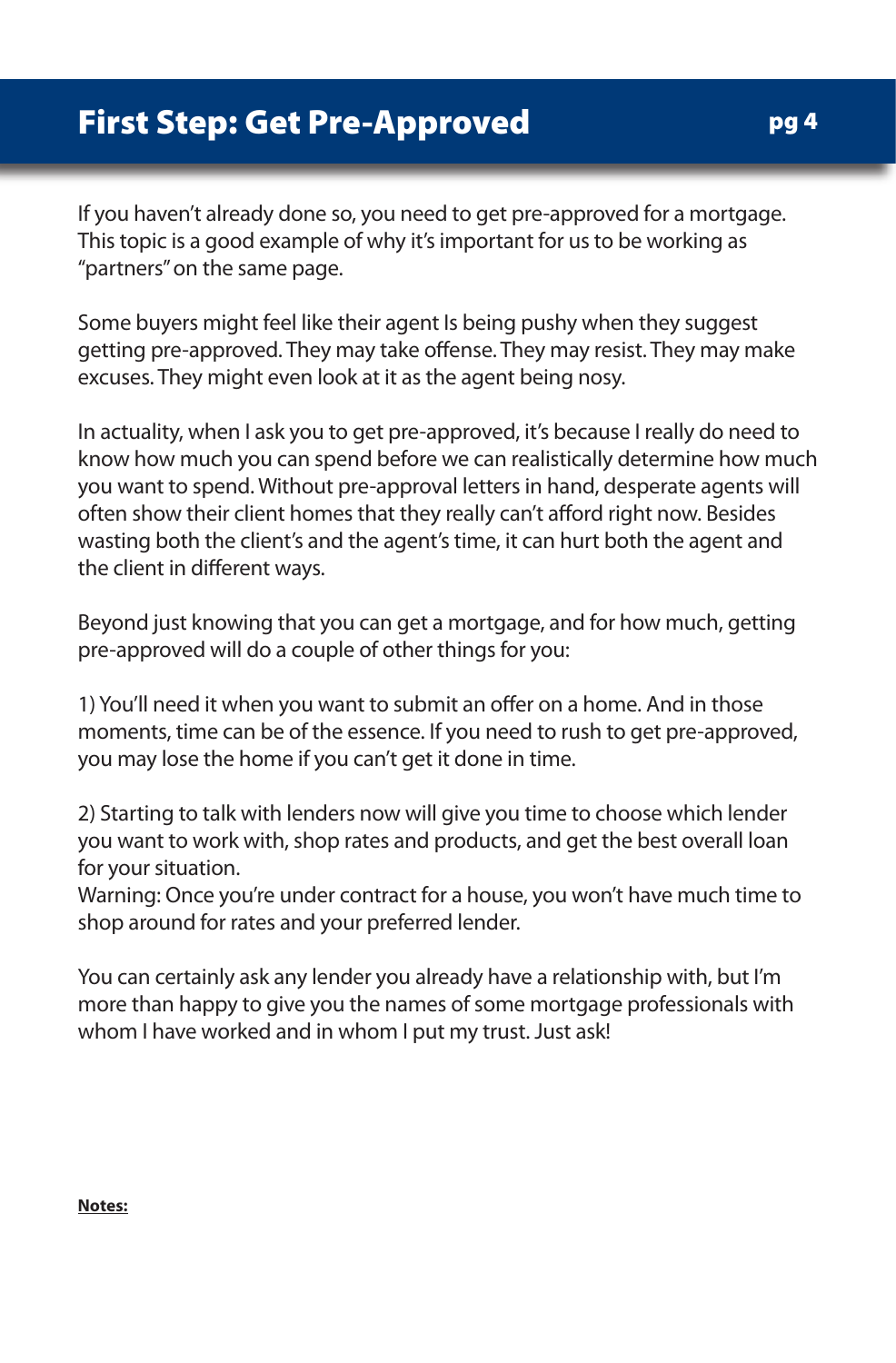... at least not without consulting me or your mortgage advisor!

When you're in the process of buying a home, it's important not to accrue any new debt, especially after you've been pre-approved! This can (and likely will) affect whether you will actually get the loan you were pre-approved for.

Now, this doesn't mean you can't go out to eat, buy groceries, get gas, or spend any other daily, weekly, and monthly expenditures you normally have.

It means…

- Don't go buy a new car or truck (or lease one).
- Don't go and book a vacation on the credit card (or drain your checking account).
- Don't even necessarily pay off a large credit card bill!

There are plenty of other examples I could give, but the bottom line is this: Before you spend or commit to any debts between now and when you close on your new home, check with me and your mortgage advisor before doing so. Some purchases may be absolutely necessary. Some may not even affect a thing. But it's better to be safe than sorry.

### Ten Commandments of Buying a Home

- 1) Thou shalt not change jobs, become self-employed, or quit your job.
- 2) Thou shalt not buy a car, truck, or van (or you may be living in it!).
- 3) Thou shalt not use credit cards excessively or let current accounts fall behind.
- 4) Thou shalt not spend money you have set aside for closing.
- 5) Thou shalt not omit debts or liabilities from your loan application.
- 6) Thou shalt not buy furniture on credit.
- 7) Thou shalt not originate any inquiries into your credit.
- 8) Thou shalt not make large deposits without checking with your loan officer.
- 9) Thou shalt not change bank accounts.
- 10) Thou shalt not co-sign a loan for anyone.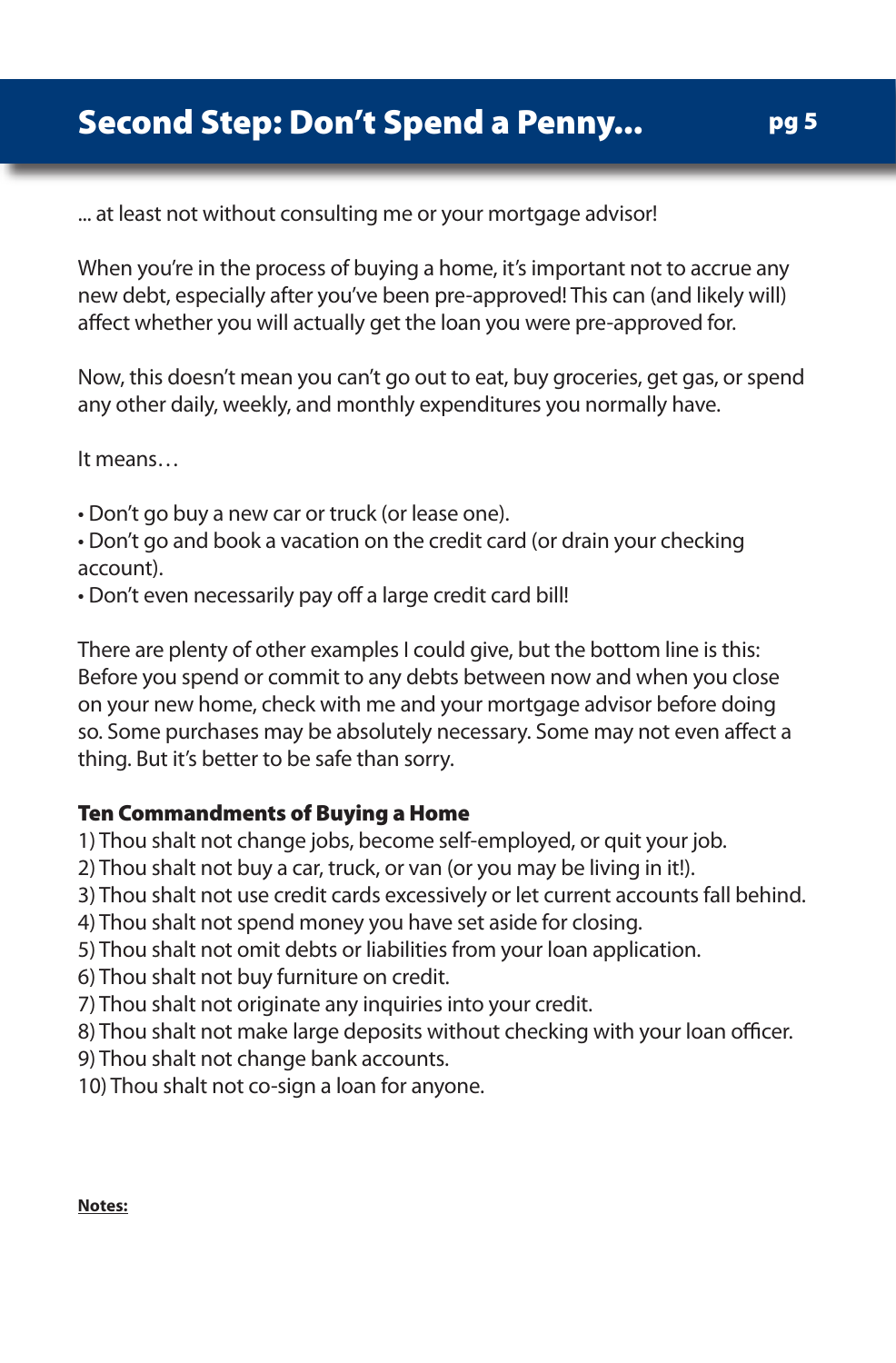OK, now that you're pre-approved, we know what you can afford.

That doesn't mean you need to buy a home for as much as you're approved for. In fact, it'd be great if we can find you a great home for less than you can afford, right? (Assuming it fits your wants and needs, of course!)

### What do you need in the home you buy?

If you haven't already gone over this with me, give me a list of your "must haves" and your "wish list". If you'd like, you can fill out my New Buyer Questionnaire, which can help nail down all your specific needs/wants/wishes.

Now we can look at all of the homes that meet your criteria and are within your approved budget.

Also, if we haven't already gotten you set up with one, I will set you up with an account on our online home search platform. This will automatically send new listings to you which fit your parameters, as well as allow me to send you listings I think you should check out.

**Pro Tip:** I may suggest looking at homes that don't have everything on your lists, plus some that have a bit more. Please be open to looking at homes that don't necessarily meet all the criteria you put on your list. You'd be surprised at how many clients find that their dream homes are much different than they expected, once they find it.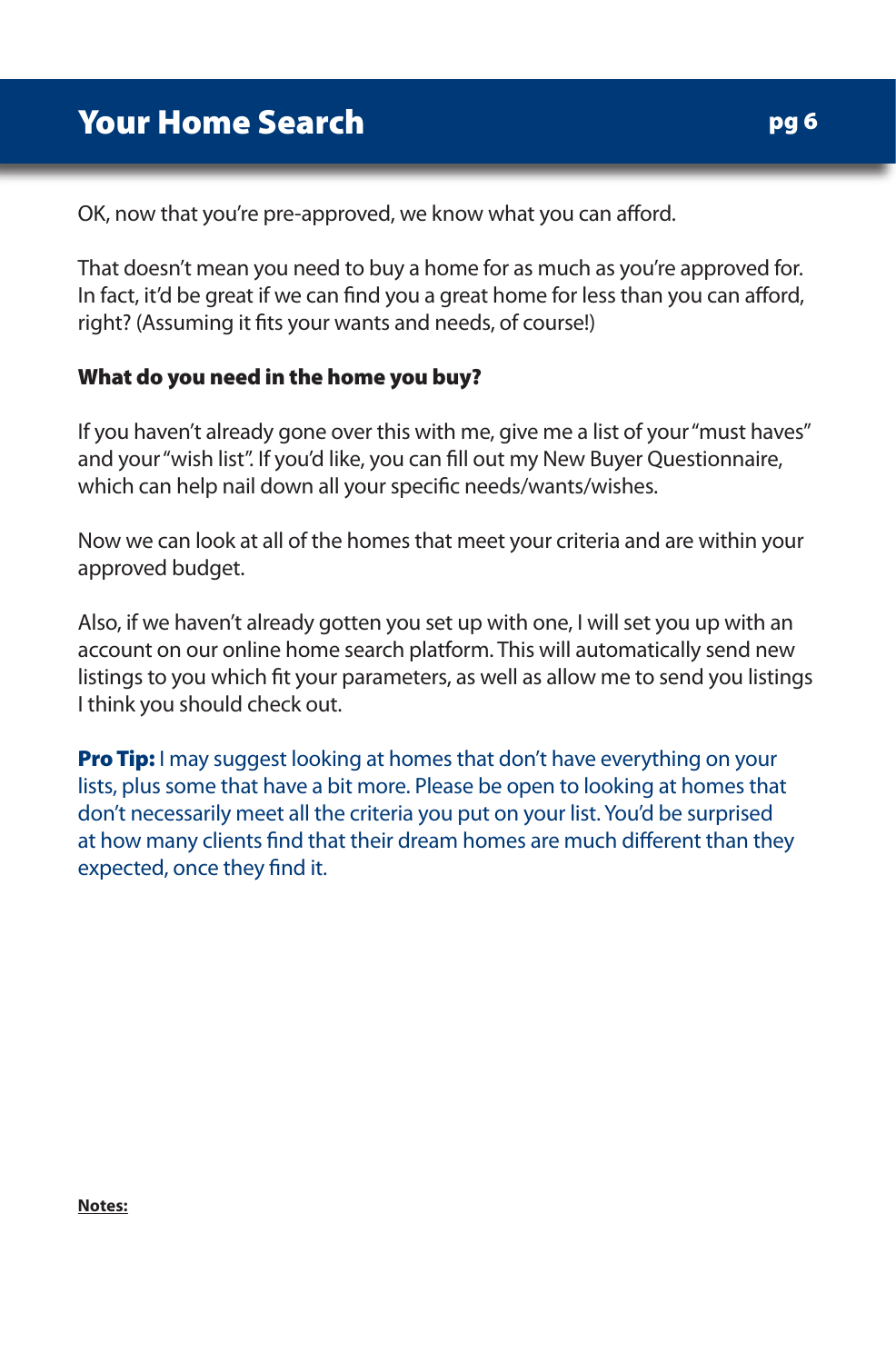Speaking of your home search, this is something that many agents fail to discuss with their clients until it's too late.

Back in the day, real estate agents had to "find" the perfect home for their client. Nowadays, almost every single home on the market can be found on the Internet. In fact, it's almost impossible to miss a home that's on the market. I will set you up with sophisticated online algorithms that work 24/7/365 delivering search results, but odds are you're already looking at homes online, at all hours of the day. Maybe even at work. (Don't forget to minimize if the boss walks by!)

Nevertheless, a certain level of expectation still exists that a Realtor should be "finding" their clients a home. In actuality, these days, buyers often (or even usually) "find" the home they want before their agent specifically brings it up to them.

Some buyers might even get aggravated that their agent "isn't doing a good job" if they aren't sending the client the listing before they find it themselves. While this may be true of some certain agents, most great agents are very busy, whether they're on the road, in a meeting, or servicing another client. You're likely going to be looking constantly for your own home while I'm balancing the needs of several clients at one time.

Finding the right home is not a single moment. It's a process. It's about seeing homes (online and in person) and gradually understanding the market so you make the best decision.

Besides, "finding" the home isn't even the most important part of the agent's job. The real skills come in once we've identified a home, made an offer, and start going through the process to close on it.

I like to bring this up to set expectations and to avoid friction that might get in the way of me doing the more important things as well as they should be done.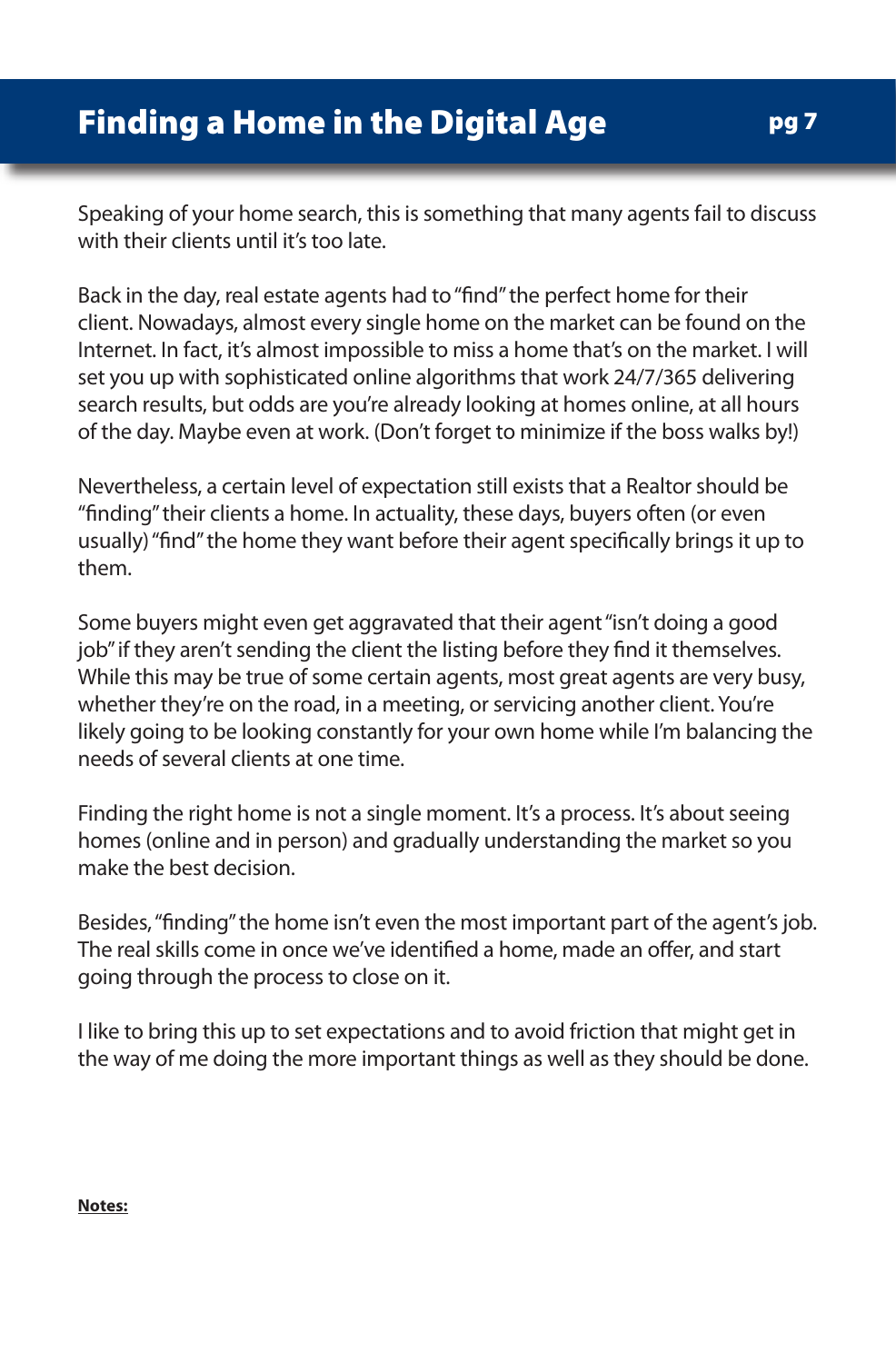## **FSBOs**

Not every home is necessarily going to be found on the Multiple Listing Service (MLS). Some are what we call "FSBOs". (Pronounced "fizz-bo".) These are homes that are For Sale By Owner.

And lots of buyers think that these are going to be the steal of a century, since they aren't on the open market. Nowadays, some are actually on the MLS as well, when the sellers hire limited-service agents to input it, but the owners represent themselves.

While these may seem like a great deal, but they rarely are. The owners may very well be trying to "cut out the middleman", but they're often unwilling to pass those savings along to the buyer. In fact, without agent representation, many FSBOs wind up way overpriced, even above what they should be on the open market.

Now, does that mean we should not look at FSBOs? Not at all. We can certainly look at FSBOs.

So, if you or I come across one that meets your wants, needs, and budget, we'll certainly approach the owner.

Here's the thing: Let me call them first. I've been trained on how to deal with them. I know what to say and what not to say. And how to say it. This will increase our chances of actually getting a deal on a FSBO.

So, if you see a FSBO sign, just jot down the contact info and address, and let me do the rest.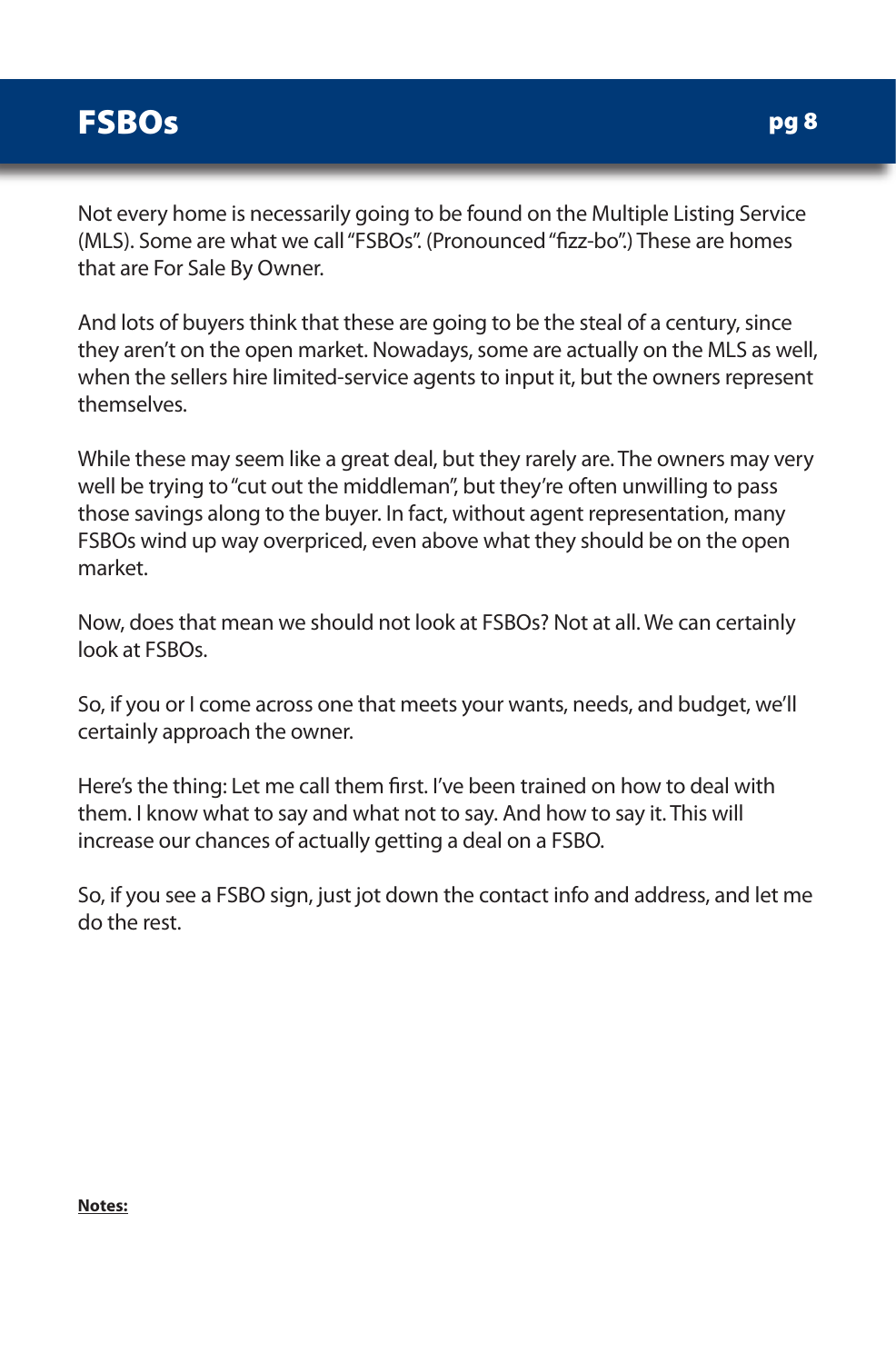Just like with FSBOs, you also shouldn't call listing agents directly.

Buyers often feel like there's no harm in just giving the listing agent a quick call to ask a few questions. Or, they see a homeowner standing outside and strike up a conversation.

This probably sounds harmless enough. However, buyers may end up saying too much – or saying the wrong thing – and it could end up costing them a home or lead to them paying more than they might have otherwise.

Everything you say, and everything a listing agent or seller knows about you, can come back to haunt you.

Look at it like this...

If you were about to go to court, would you think it makes sense to have a casual chat with the other side? Probably not.

Same thing applies here.

Let me do the talking with the other side. Not just once we're in a deal, but also until we find a home and are under contract. I know what to say, and what not to say, to make sure we protect your best interests.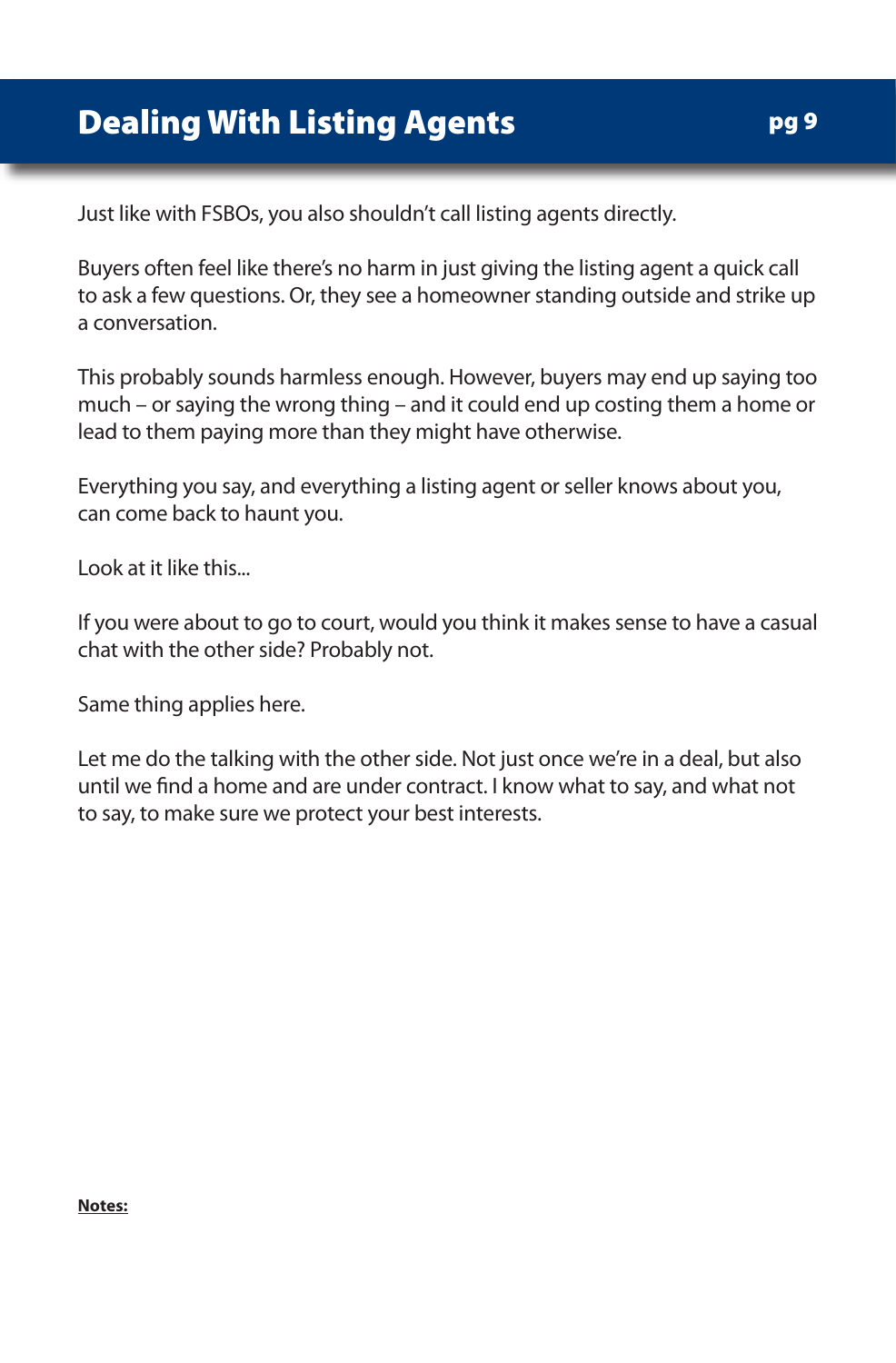Speaking of getting a deal, lots of people think that going after foreclosures is a good way of getting a good deal. It can be. But it can also be a risky purchase and tough to even buy one.

Going after a foreclosure before it hits the open market (at an auction or sheriff sale) requires that you take on all risk. Sometimes you can't even see inside the home before you make an offer. Plus, you have a very short period of time to come up with proceeds if you successfully win the bid.

The better way to go after foreclosures is to focus on those that the bank (or other lender) bought back and put on the open market. We can certainly consider those. At least we'll be able to get inside and see the home. However, they will likely not do any repairs or credits for anything wrong with the home.

This applies to "short sales" as well. These can also be a way of getting a good deal, but you will likely have to accept the property as-is. However, an offer on a short sale can also take quite some time to be approved, if at all. Patience is key if you decide to go after one.

With all of that said, just because something is a foreclosure or a short sale doesn't mean it's necessarily a "good deal". It depends on how much you can get it for and how much work and risk you have to take on.

So if you're interested in a "distressed" property (the industry term for foreclosures and short sales), we can certainly throw them into the mix. Just make sure you approach it with eyes wide open and know what you're getting into, and only as long as the deal is good enough to make it worth your time, effort, and financial risk.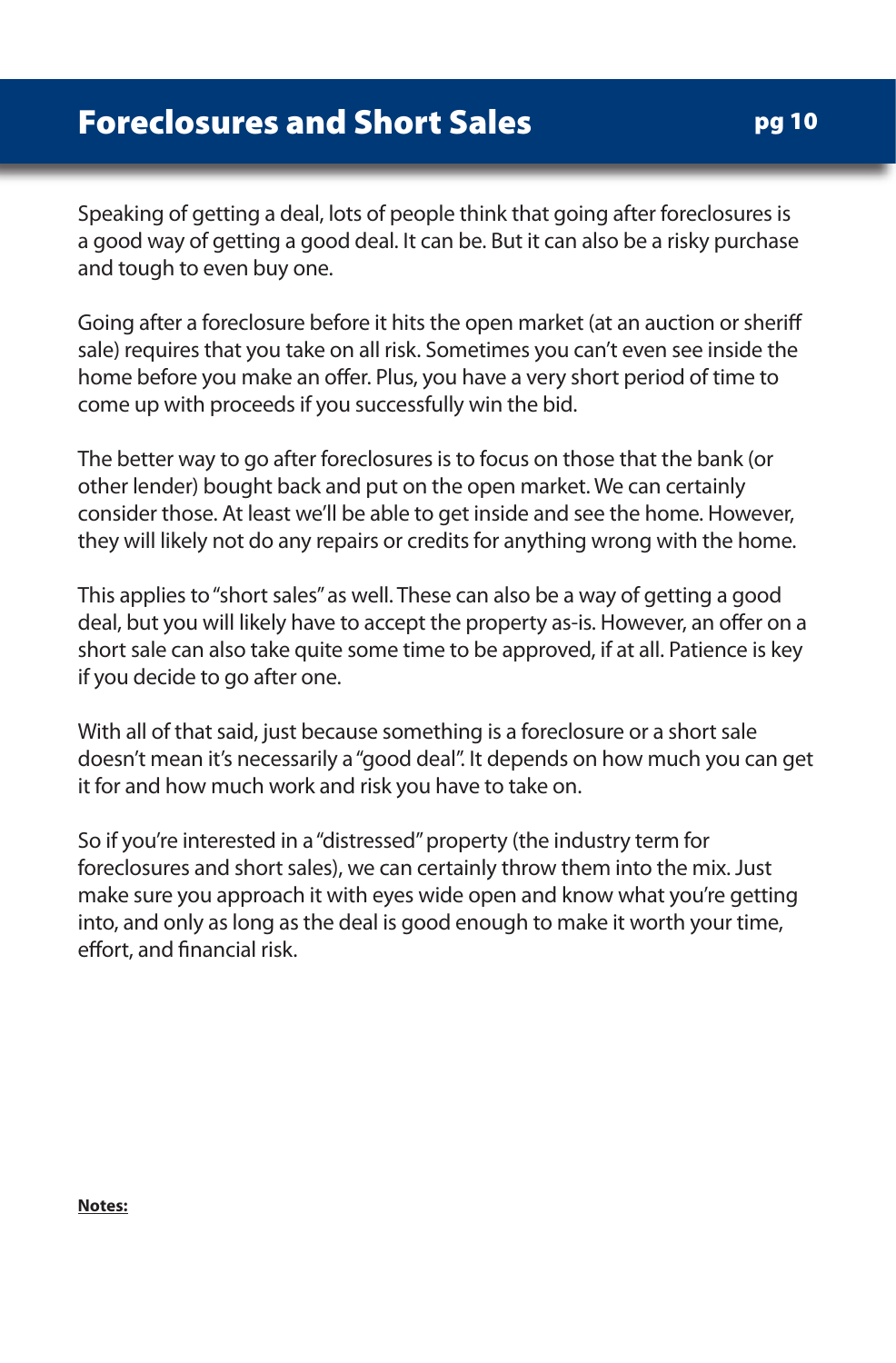### Don't Trust Everything Online

One of the things real estate agents often hear from buyers is that they came across a great deal on Zillow® or some other online site.

They see a home that looks like it's for sale and at a ridiculous price. It usually turns out that it is a "pre-foreclosure", and the site is indicating how much is owed.

More often than not, these homes are a long way from actually being foreclosed. Many never will be foreclosed. And even if they are foreclosed, the bank will not likely let someone else scoop it up for such a sweetheart deal. Instead, they'll buy it back and then put it on the market for a higher price.

So don't get too excited when you see that sort of thing online.

In fact, don't be surprised if you find many homes on these sites that aren't actually for sale at all. Many times they show homes that were sold and closed some time ago.

On another level, also don't put too much stock in any website's online estimate of value. Don't base your perception of market values on these. They are often highly inaccurate. Realtors® like me have access to sales values, training and other data which allow us to properly determine value of subject properties.

So, when it comes time to decide on how much to offer for a home you like, don't rely on any online estimate of value.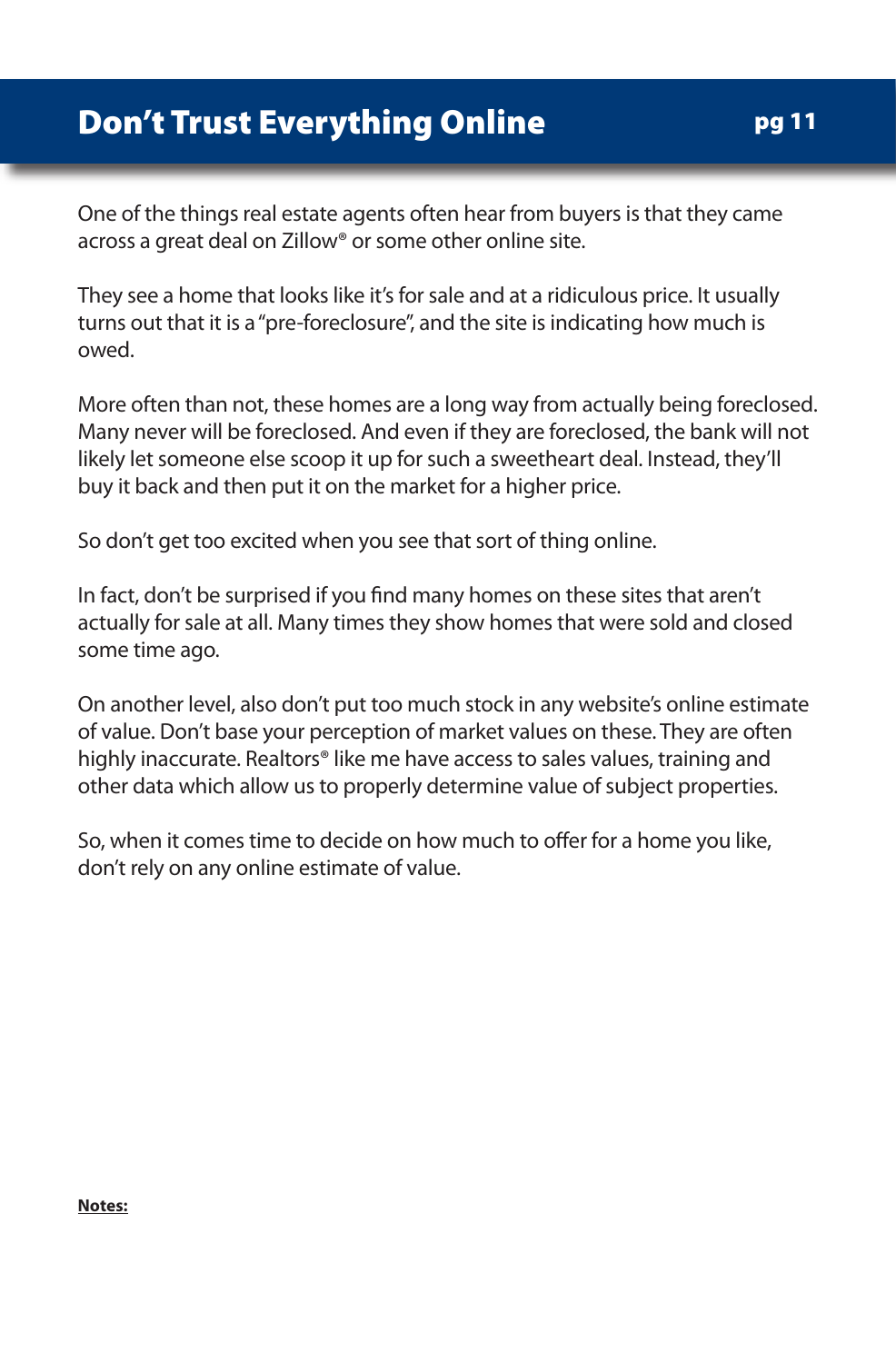## Making an Offer: Part 1

So, how do you decide how much to offer on a home you like?

That's a tough one to answer because it depends on a lot of factors:

- Are there other offers coming in?
- How long has the home been on the market?
- What is the owner's situation?
- What terms (besides money) can you offer the seller?
- What is the overall market like?
- Those are just a few of the factors we'll consider.

But regardless of these factors, we can also look at the sales data in the MLS to determine how much the home is truly worth by looking at how much other similar homes have recently sold for.

Ultimately, it's your choice how much you want to offer initially and how much you're willing to go up to in order to get the home.

Market value is essentially driven by what a ready, willing, and able buyer is willing to pay for a home. But it's also dependent upon how much a ready, willing, and able seller is willing to accept.

I'll do everything I can to help you understand the market and value of the homes you're considering. I'll give you my perspective and advice as your agent, which should put you in good position to get a home for as low as possible, while still submitting an offer a seller will consider and hopefully accept. Because coming in with too low of an offer, at least without justification, can hurt your chances of getting a home at all, let alone at a good price.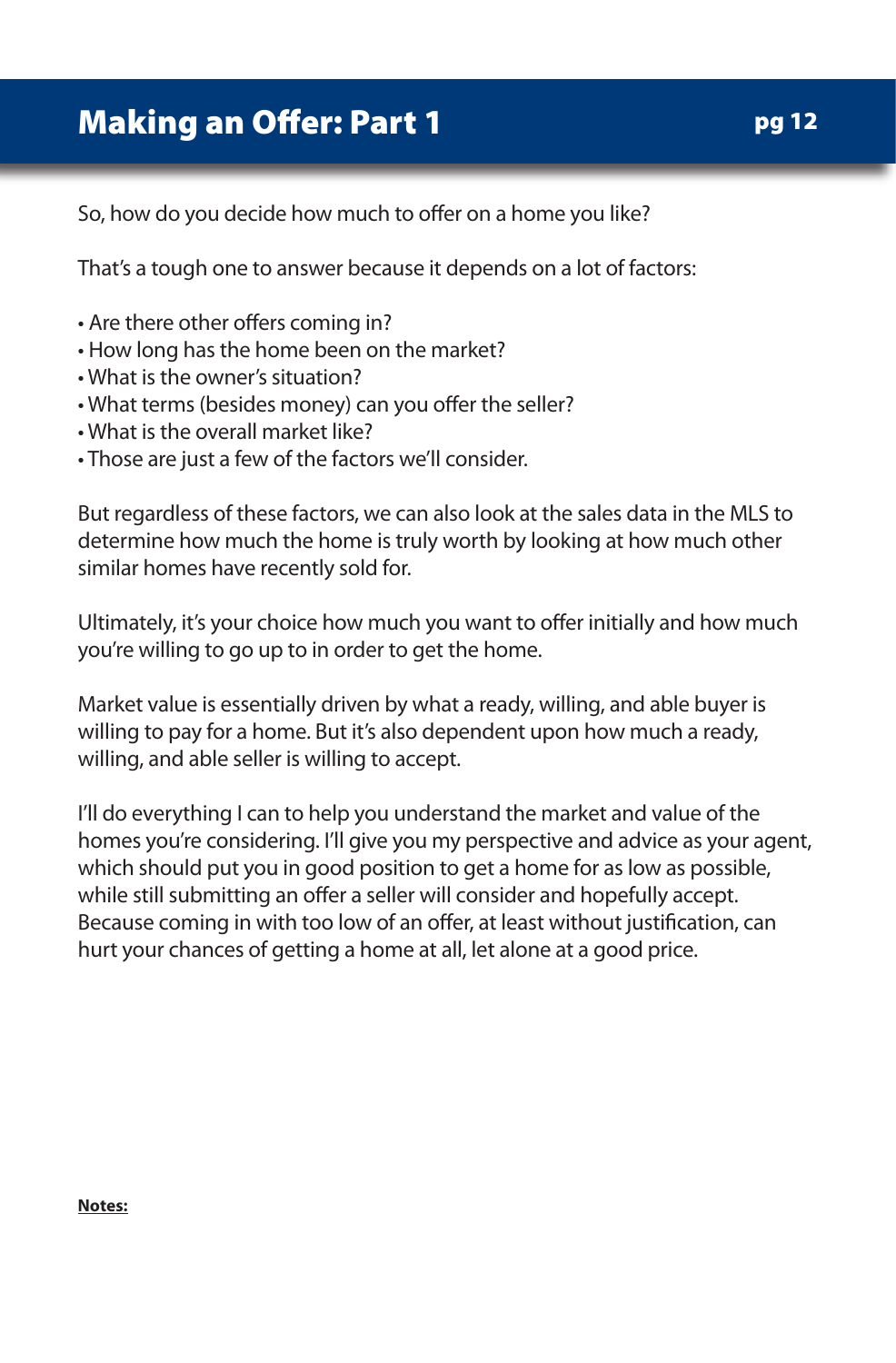## Making an Offer: Part 2

A great offer isn't just about how much you offer. Although that does matter, it's also about other terms you can offer.

Here are some typical terms and conditions sellers may be interested in:

• Are you flexible on your closing date? (They may want time to look for another home, for instance.)

• How much of a down payment do you have?

• Are you paying cash? (This is less risk and less time for sellers to wait.)

• Will you waive contingencies, like for a home inspection? (Not necessarily advisable, but it can be useful in the right circumstance.)

• Again, those are just a few. But those are also not things every buyer can accommodate.

I recommend this to you as a buyer: Let's have everything in order when we submit an offer:

• Let's make sure all the contracts are filled out thoroughly and properly.

• Let's have your pre-approval ready and attached with the offer, ideally from a reputable lender that no agent or owner will question.

• Let's be ready and responsive during negotiations. Too often, buyers take too long responding, which can create a bad tone.

That sort of stuff we can control, and we should control.

Organization and reponsibility of the buyer and buyer's agent can make a big difference in a seller accepting an offer, especially when it comes to situations where there are multiple offers presented.

So, when it comes time to make an offer, let's make sure we put our best foot forward in every way possible – not the amount you're offering. It can truly pay off in the end.

pg 13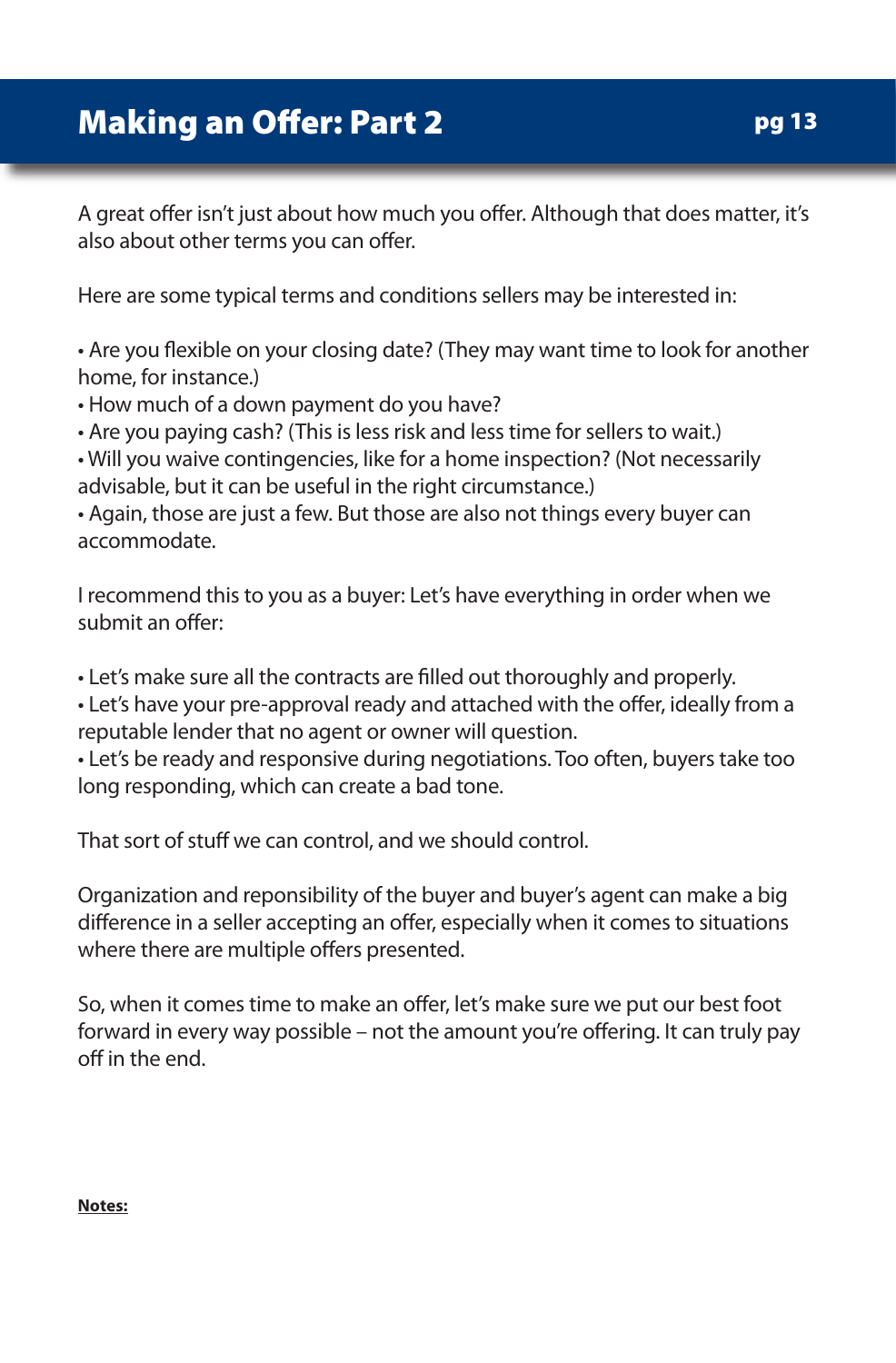In the last section, I mentioned something about how much you're putting down.

There's a difference between how much you're putting down in total (your down payment) for mortgage purposes and how much you're putting down when you make an offer.

When you make an offer on a home, you will also put some money in escrow, called "earnest money" or a "good faith deposit".

This money is held by a third party, not the seller. It doesn't just go into the seller's bank account or pocket. Instead, it's held in an escrow account by the seller's agent. Because it's held by a third party, it can only be released on one of three conditions: 1) the purchase successfully closes, 2) the buyer and seller agree to a disbursement in writing, or 3) a judge decides on a disbursement.

Many buyers get concerned that this money is at risk if something goes wrong. Generally speaking, it's not. Unless, of course, you do something really bad, like break the terms of the contract. But you, and your money, are protected in many ways, and if the deal doesn't close, that money should be returned to you.

When the deal does successfully close, that money will be applied to the purchase.

In our area, it is common for a buyer to put down about 1% of purchase price as earnest money. But it varies depending on many factors. We can chat about how much you should put down as a good faith deposit once we assess the situation on a home you're making an offer on.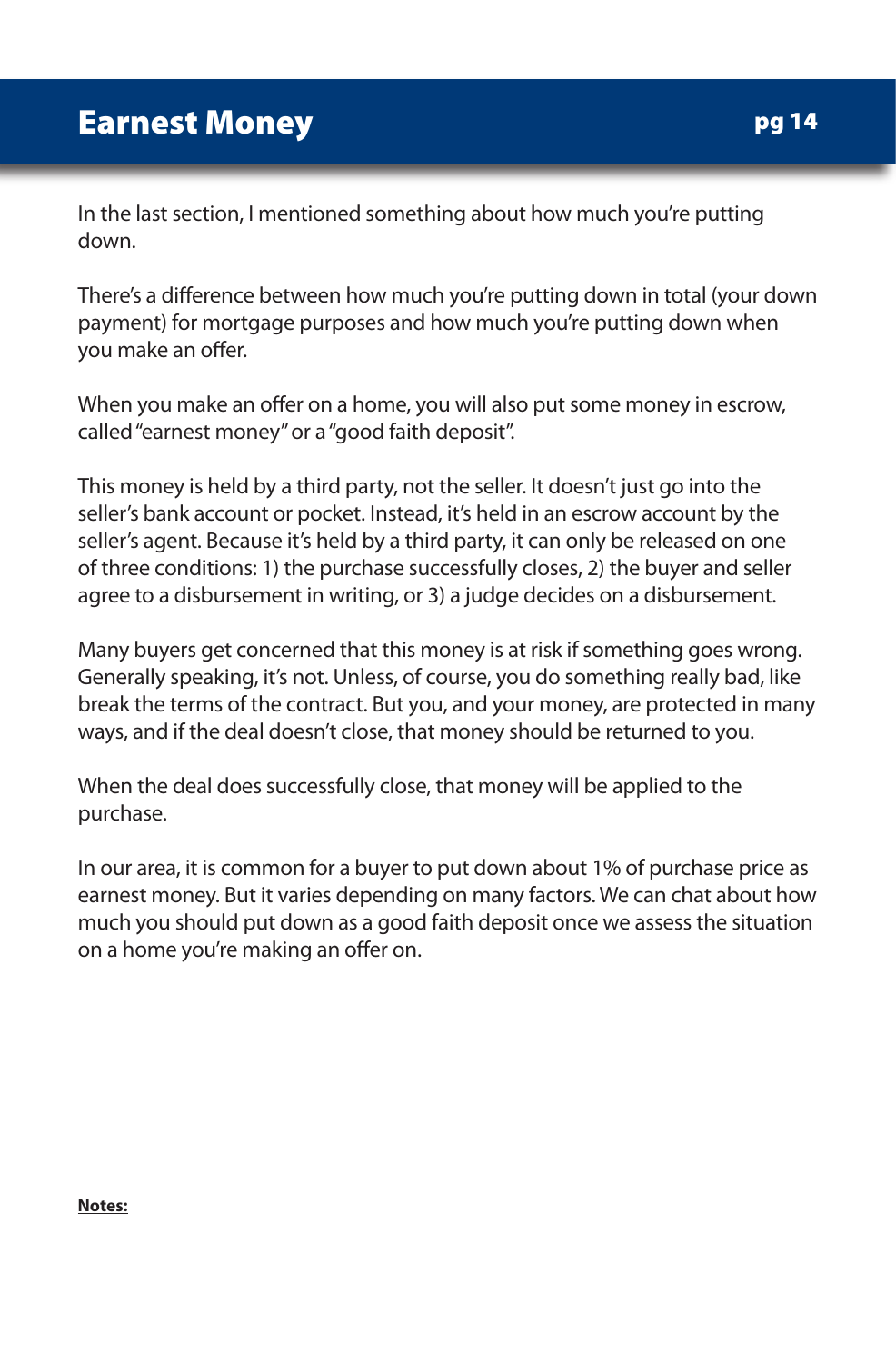## Negotiating

I'm sure you've heard that negotiating is an art. And it's true.

The approach we take to negotiate the best deal for your home will depend upon:

• The seller with whom we're dealing.

• The seller's agent with whom we're dealing.

• The overall situation – How many other offers there are, the current pace of sales, etc.

• Your personal situation – Are you in a position to "lose" the home and keep looking? Can you take time negotiating the deal? Or, is timing critical?

• There are certainly other factors we'll consider as well.

Many buyers think that to get the best price on a home you need to play "hardball" and perhaps "lowball" the seller with the amount they offer.

Those approaches can backfire fast and hard. Sure, sometimes it makes sense to play hardball. But in a residential home sale, playing hardball can hurt you more than it can help your cause.

That isn't to say we're not going to negotiate the best deal possible. It just might not look or sound like some people imagine from what they see in movies and on TV. In real life, you need to write the right script, at the right time, for the right audience.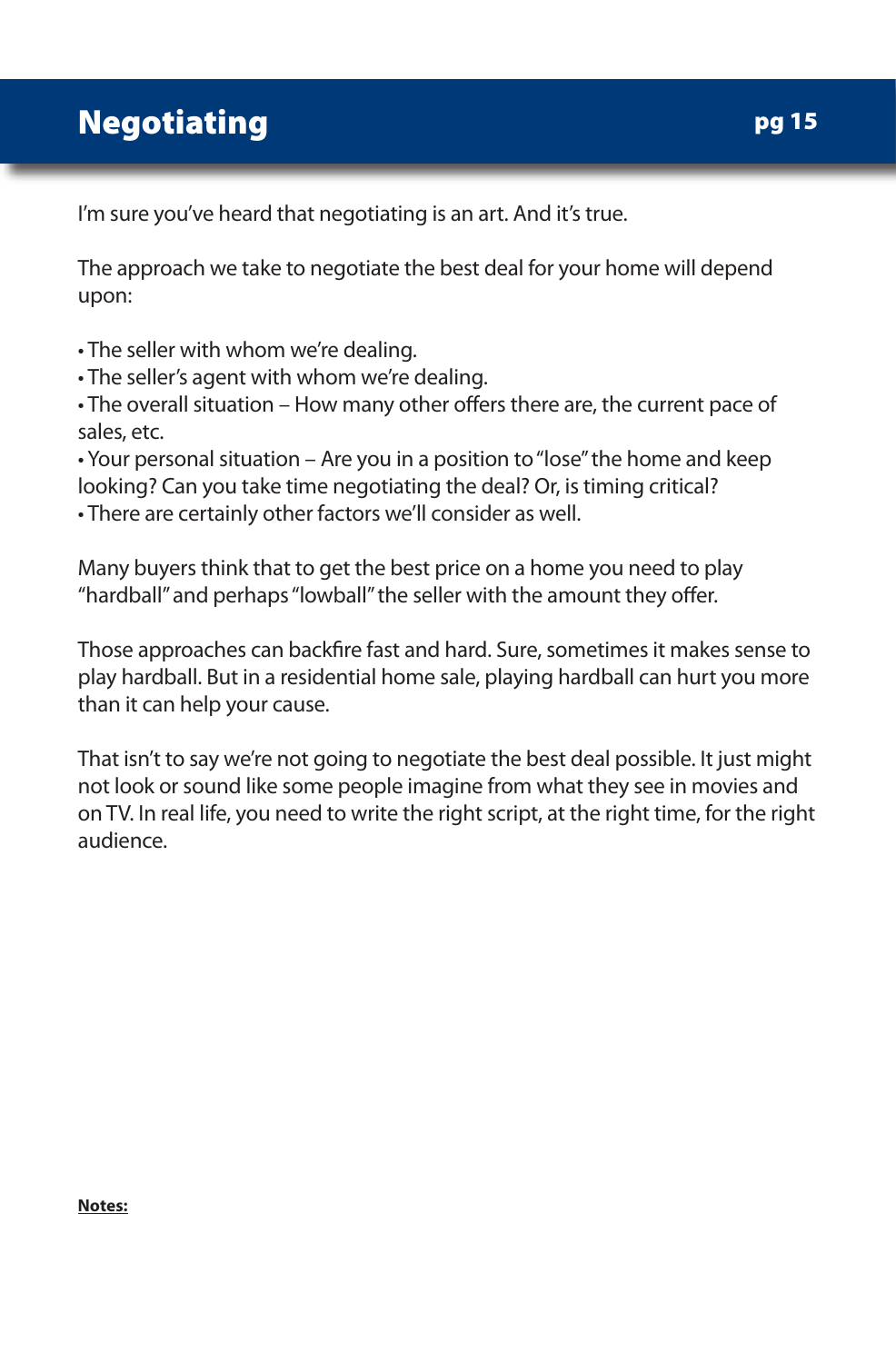## "Losing" a Home

I hope you never go through this, and I'll do everything I can to help you avoid this. But you very well might "lose" a home that you love at some point.

Here are the most common ways this happens:

• A buyer waits to make an offer on a home, and another buyer scoops it up. (This one is totally avoidable!)

• There are multiple offers on a home, and the owner chooses another offer.

• The owner won't accept the highest amount a buyer is willing to offer.

When these things happen, it stings.

This can set some buyers back emotionally. Sometimes they feel like they'll never find as good of a home. Sometimes they just don't want to feel that way again, so they become guarded or give up.

In my experience, the best way to deal with this is ahead of time.

I advise my clients to not get too attached to any particular home until we are firmly under contract. And even then, it's not necessarily a done deal. Sure, be hopeful and excited, but always be aware that until the sale is closed, you could still "lose" the home.

But don't look at it as "losing". Look at it as an opportunity to get a better home, and learn from whatever didn't work the last time around:

• If you hesitated on making an offer last time, don't wait next time.

• If you came in too low the first time, don't "lowball" the next time.

Ideally, we won't have to deal with this. I'll give you my best advice in every situation so you can avoid this ever happening.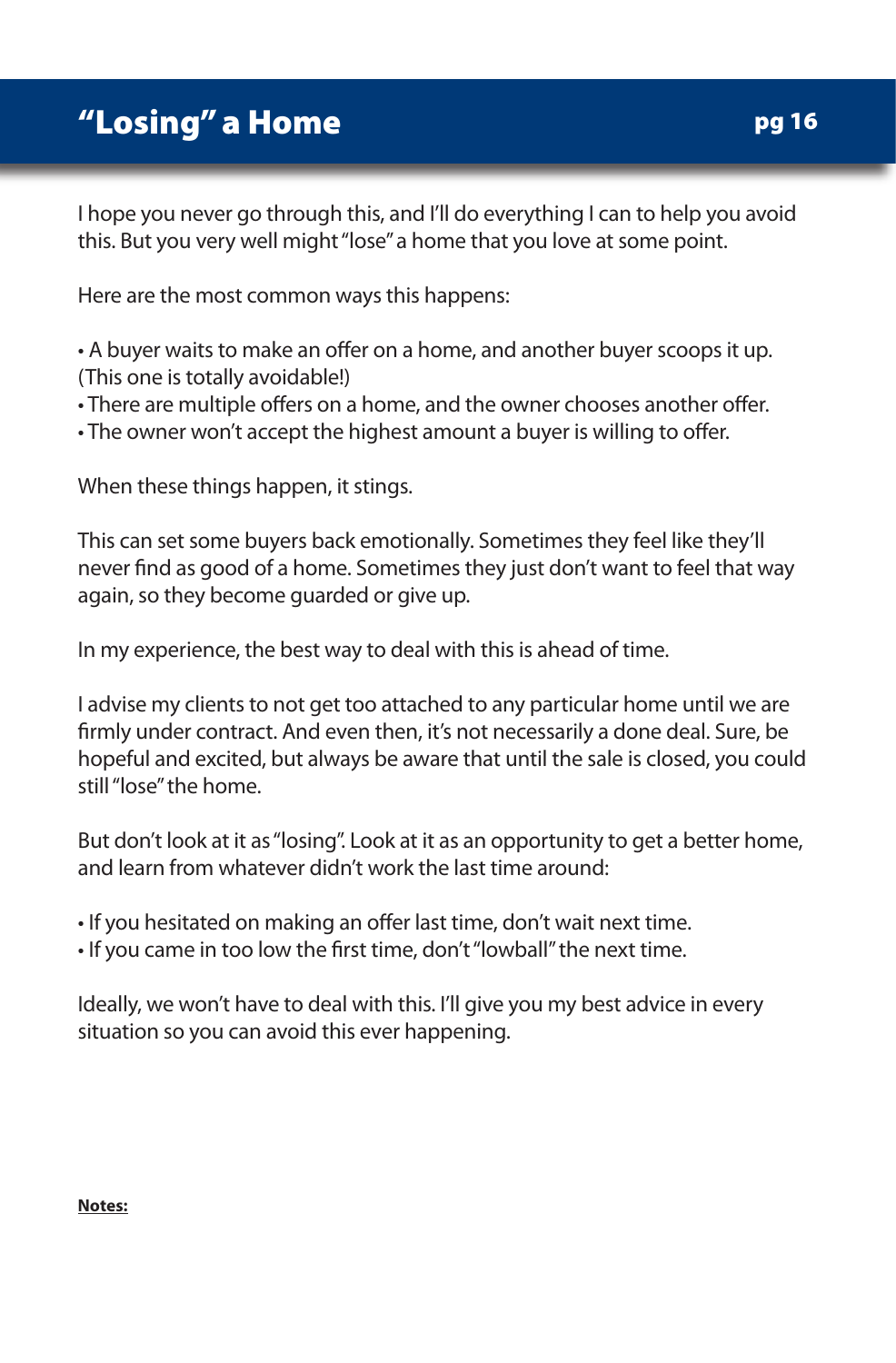OK, this isn't a game show or the lottery. You won't really win a home. But you'll eventually "win" in the sense of getting an offer accepted.

When that happens, it's fairly normal for people go through what's called "buyer's remorse". That happens on almost any purchase someone makes, but even more so when it's a high-ticket item, like a home.

And if a buyer isn't prepared for this feeling, they'll often sabotage even the greatest deal. It's awful to watch happen. They'll make everyone involved miserable and make unreasonable demands, all in an attempt to back out. Sometimes they'll back out without reason and end up losing earnest money, as well as the best home they could've hoped for.

This happens because very few agents think to educate their buyers about this ahead of time. And then, once they're in that moment, anything the agent says comes across as if the agent is trying to push them to move forward. So they get even more defensive, even when the agent is just trying to give them good advice.

I've always felt it's best to just give my clients the heads up that they may feel this way before they ever get to that point. That way, if and when you ever feel that way, you'll remember that the feeling is natural.

But please, if you ever do start feeling "buyer's remorse", just let me know, and I'll gladly help you work through what you're feeling and thinking!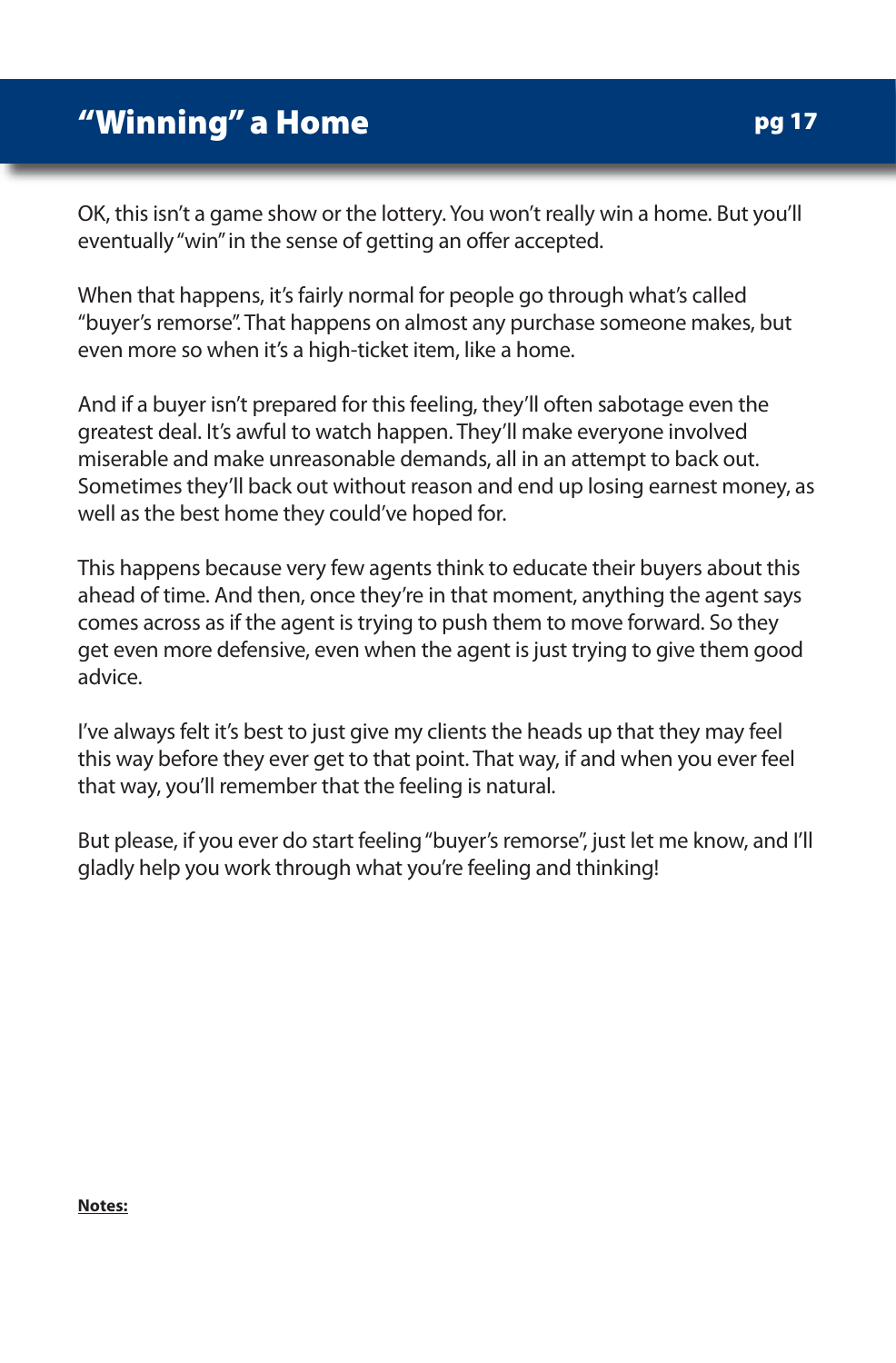Early on in the process, we discussed getting pre-approved for your mortgage.

While you've already been pre-approved, now you need to actually be approved.

This can take some time. You should get all your financial information and required paperwork done with your mortgage company as soon as you're under contract.

It may seem like there's plenty of time between now and closing day, but those days and weeks fly by.

Also, it's not uncommon for lenders to request more documentation from you once they see what you initially send in. This can cause delays and a lot of stress. As a general rule, the better you are about sending over everything in a timely manner, the better off you'll be.

So, if you haven't already committed to a lender, do so immediately. Get the ball rolling. Now is not the time to shop lenders, programs, and rates. But if you're going to, you need to get that done now, and then submit your loan application and documentation within the first few days of being under contract.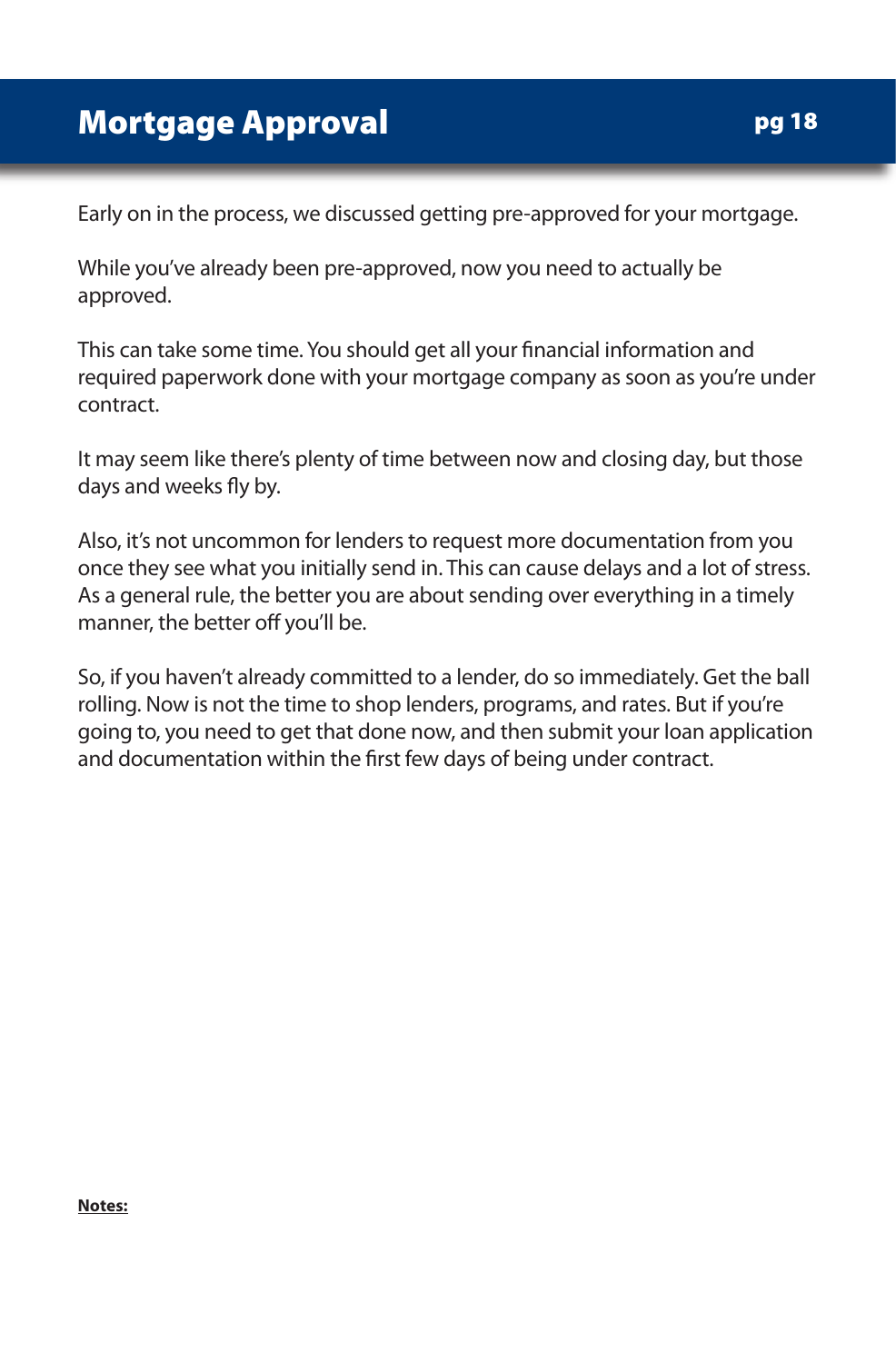Within a week or so after being under contract, you should get a home inspection done.

This needs to be done by a licensed home inspector, not a buddy who happens to be handy or has bought a bunch of homes over the years.

If you know a qualified, licensed inspector, feel free to hire him or her. If not, I've got a list of inspectors I know and trust. Just ask!

Once we have the report back, I'll give you some thoughts and guidance on what you should ask to be repaired – and what you might want to let slide.

A good rule of thumb is that you should go after structural and operationally deficient items in most cases. Of course, this depends on the deal we've negotiated, whether there were multiple offers, if there are backup offers, etc.

But the home inspection is not meant to be used to ask for every little thing, like a minor drip on the kitchen faucet or a squeaky door, for instance. It's also not meant to serve as a point of price negotiation. Of course, if defects are discovered which truly devalue the home, we can take this into account, but generally it's better to ask for fixes than discounts.

**Pro Tip:** Inspection reports often make a home sound like it should be bulldozed because it has so many problems. Please remember that the home inspector's job is to identify and report every issue they can find. That doesn't neccessarily mean things as bad as an inspection report makes them sound. So when you read through yours, don't be alarmed.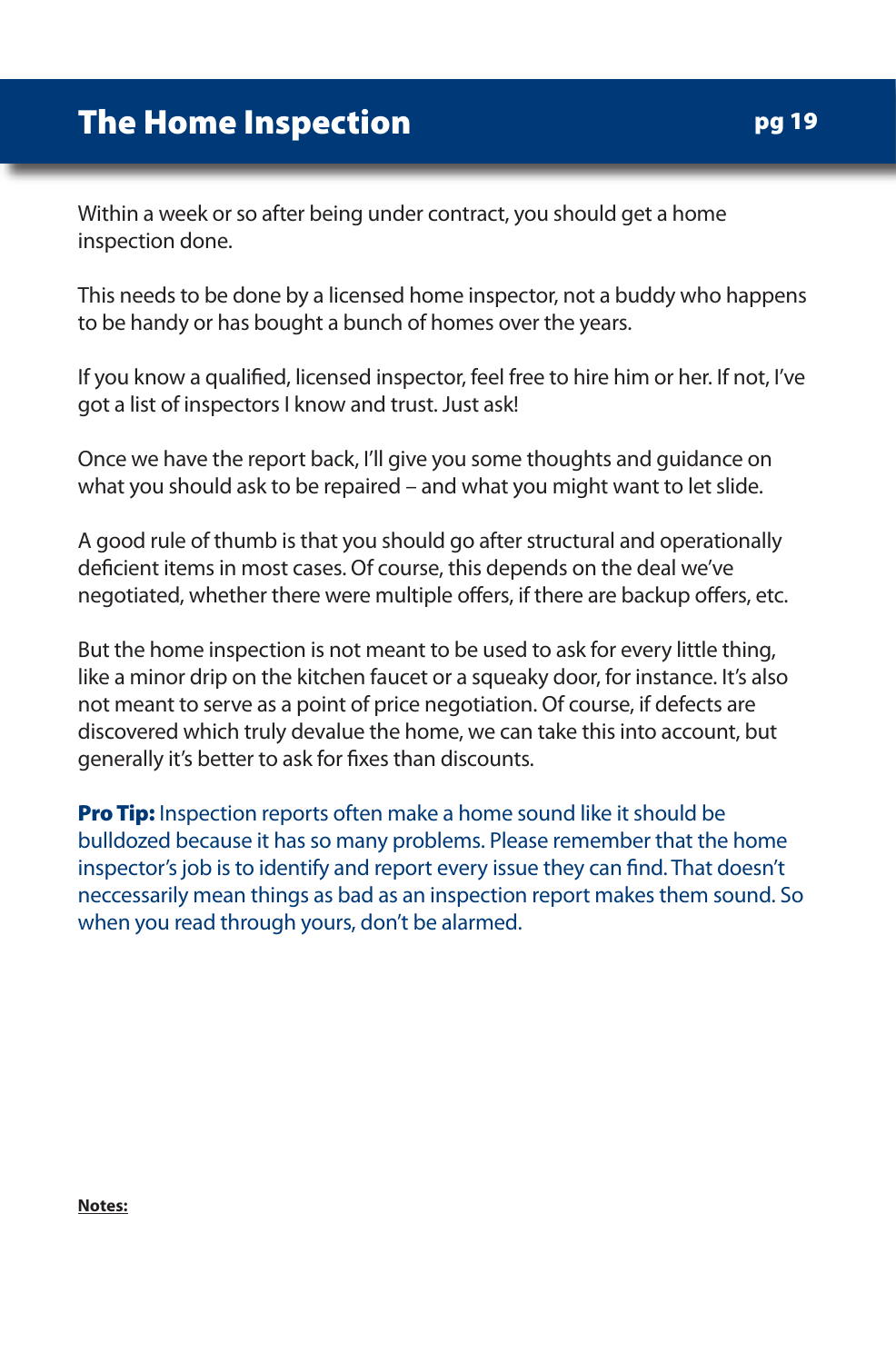By definition, you and the seller have determined the fair market value of the home you are purchasing, which is the amount a ready, willing, and able buyer is willing to pay and that a seller is willing to accept.

However, the mortgage lender wants and needs to make sure that the amount they are lending is justified and protected. They assess this by having an appraisal done.

While appraisals aren't always an issue, they can be.

Sometimes appraisers simply can't find suitable "comparables" to evaluate the property. Other times, an appraiser just doesn't do a very good job.

Either way, if an appraisal "comes back low", we'll need to address it.

If we look at the appraisal and feel the appraiser made a valid point, we can go to the seller and request that they reduce the sales price to the amount that the appraisal says.

But many times, a low appraisal is just incorrect, and we may have to contest it. Contesting a low appraisal can be difficult, and the appraiser may not agree to adjust the opinion much, or at all.

If that happens, you can ask for another appraisal to be done. Or, you might see if the seller will agree to lower the price a bit.

Hopefully your appraisal will come back with no issues. But if it does, we'll deal with it.

**Pro Tip:** Don't be surprised if the appraisal comes back at almost exactly the amount you paid for it. The appraiser is just looking to justify the amount spent, not come up with an entirely objective assessment of value. So, even if you got the best deal in the world, the appraisal may just say the value is right around how much you are buying it for.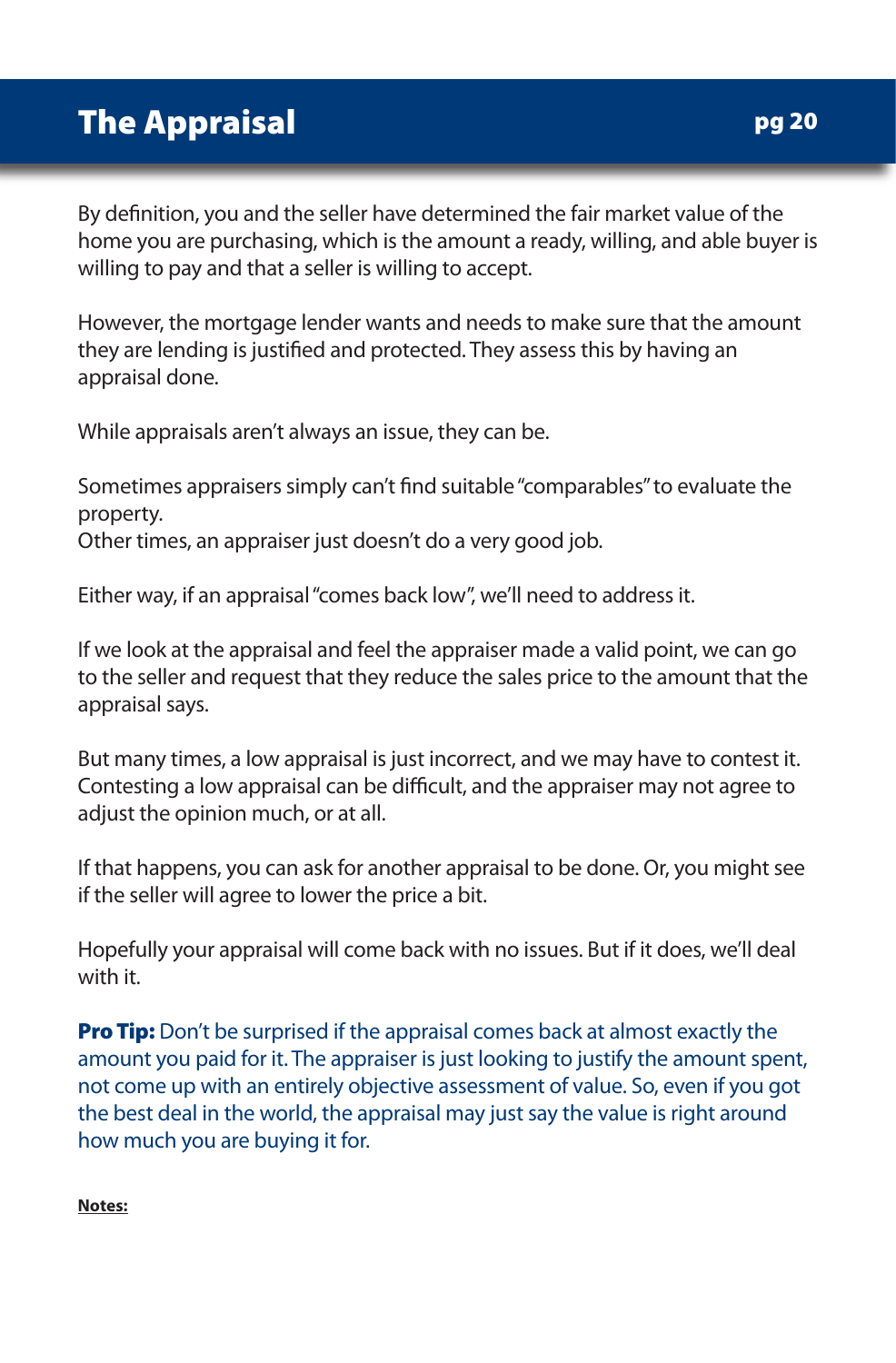One of the contingencies on your purchase offer will probably be home insurability. That is to say, you must obtain proof that the home is insurable before the deal can proceed.

However, after proof of insurability is given, many people wait until the last minute to get their homeowners (and other) insurances lined up. I recommend taking care of this at least a few weeks ahead of the closing date. That way you can make sure you get the best coverage, at the best rates, for your needs.

If you wait until the last minute, you might miss some discounts that you may be eligible for, simply because you're in a rush. And you might also pay a higher premium because you weren't able to shop around a bit.

It's pretty common for your insurance company to require you to pay for one year up front. But this will likely be paid at closing, in your closing costs. Usually, your insurance will be paid for out of escrowed funds from your mortgage after the first year.

**Pro Tip:** This is all the more reason to pay close attention to the coverage you purchase now. You might not think much about it as the years pass, although you should probably make a note to revisit it on a yearly basis to ensure you have the best coverage.

If you already have an insurance company you work with, that's great. If not, I'm happy to help you find one.

Once you have your insurance lined up, please forward a copy of the insurance "binder" to me, and I will forward it to whoever requires it (lender, title company, etc.).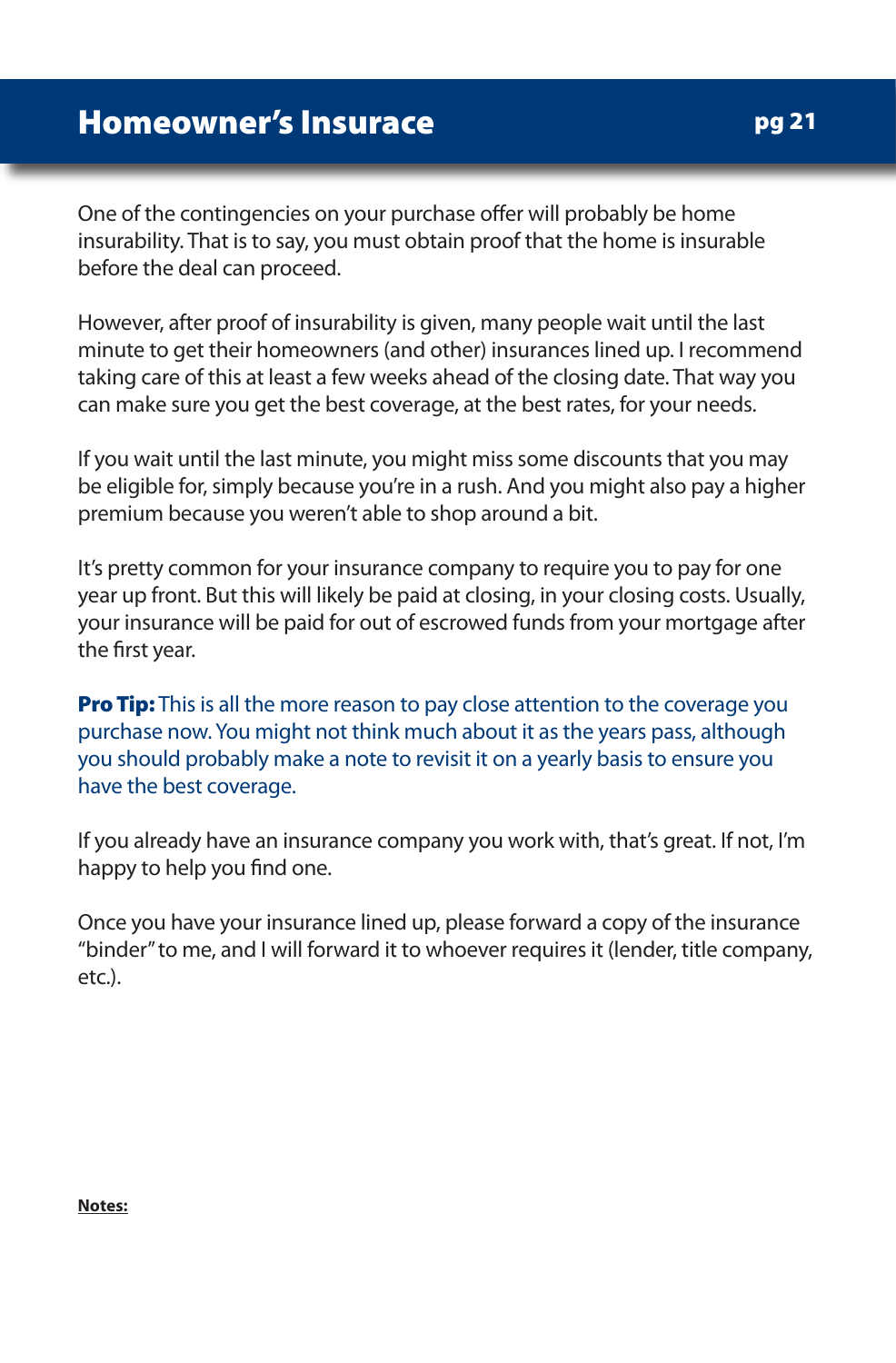While it'd be nice if the previous owner continued paying for the utilities, it's highly unlikely. In fact, they'll be notifying the utility companies that they'll be moving. And if you don't call the appropriate utility companies for the home you're buying, you'll probably be moving into a home without electricity and everything else you need.

So, about a week before the closing, you'll want to notify all of the utility companies that service the home and let them know you're buying it. They'll transfer the bills into your name, starting on the day you'll close on the home.

Once we get close to the closing date, I'll give you the names and contact info for all of the utilities you'll need to contact.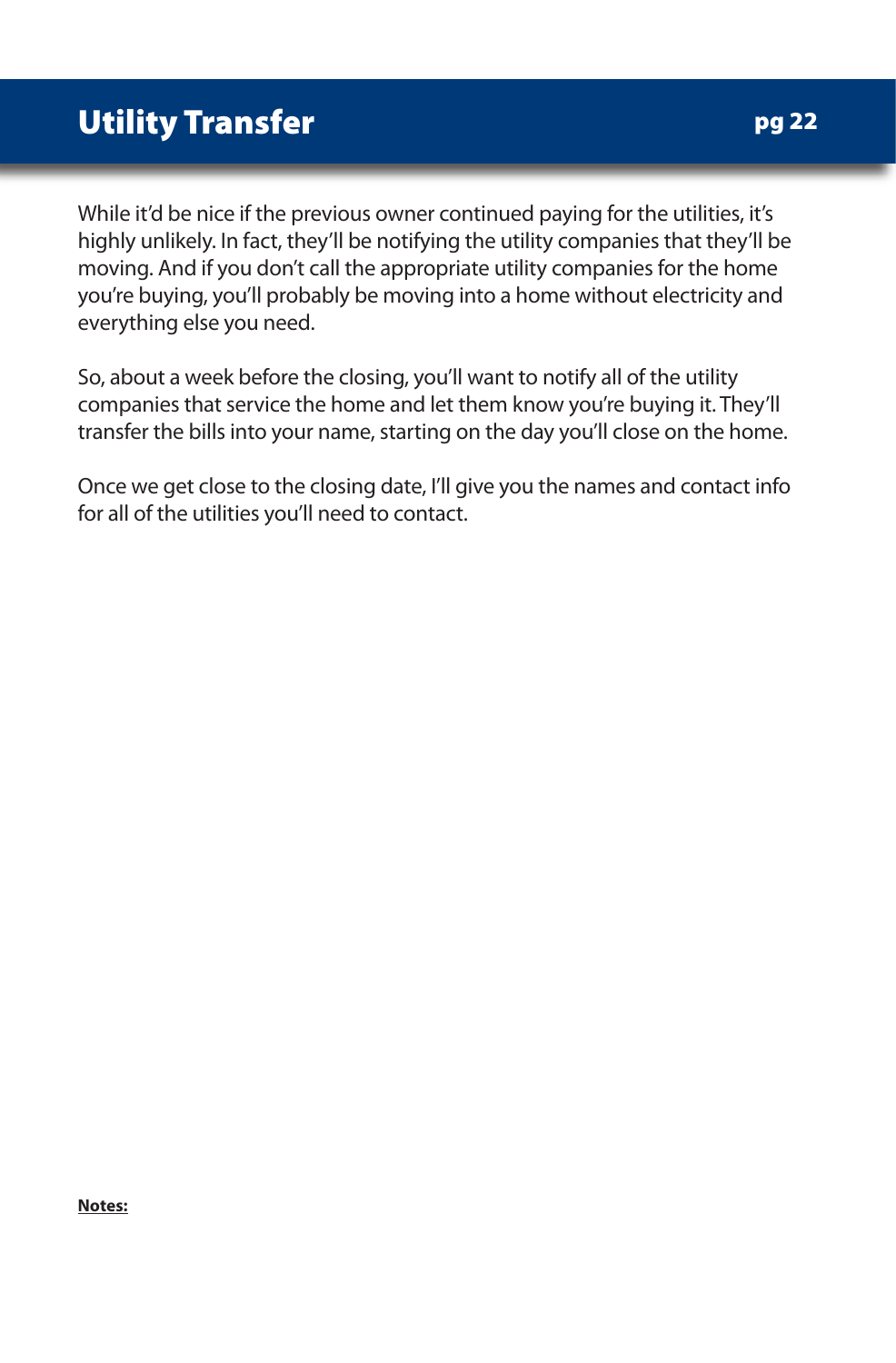Before you head to the closing table, we're going to do what's called a "walkthrough". This is usually done as close to closing as possible, such as the morning of or the evening before.

We're going to make sure that the home is in the same condition it was when you agreed to purchase it (minus minor wear and tear, of course).

We'll be looking to make sure that:

• There was no major damage done since you first agreed to purchase it.

• The owner has entirely moved out and hasn't left anything behind that you don't want, like bags and bags of trash.

- The home is in "broom clean" condition.
- That everything the owner contractually agreed to leave behind is still there.
- That all of the major appliances are in working order.

**Pro Tip:** Sellers are often in a rush to get out of the home right up to the closing day. Sometimes they don't leave the home quite as spotless as a buyer may have hoped. Unless it's in atrocious condition, it is probably better to just expect the home to not be as clean as you would hope, and if it is, look at it as a happy surprise.

If there's anything wrong with the home, or they've left junk behind, or the home is disgustingly dirty, we can bring it up to the owner (through their agent) before the closing. They can remedy it by taking care of whatever issue you might have, although that could delay closing. Or they may offer a credit of some sort. However, do not look at the walk-through as a way of negotiating a few bucks off the sales price.

With all that said, don't worry! Most homeowners are conscientious, and the walk-through is a quick visit. In most cases, everything will look and work just fine.